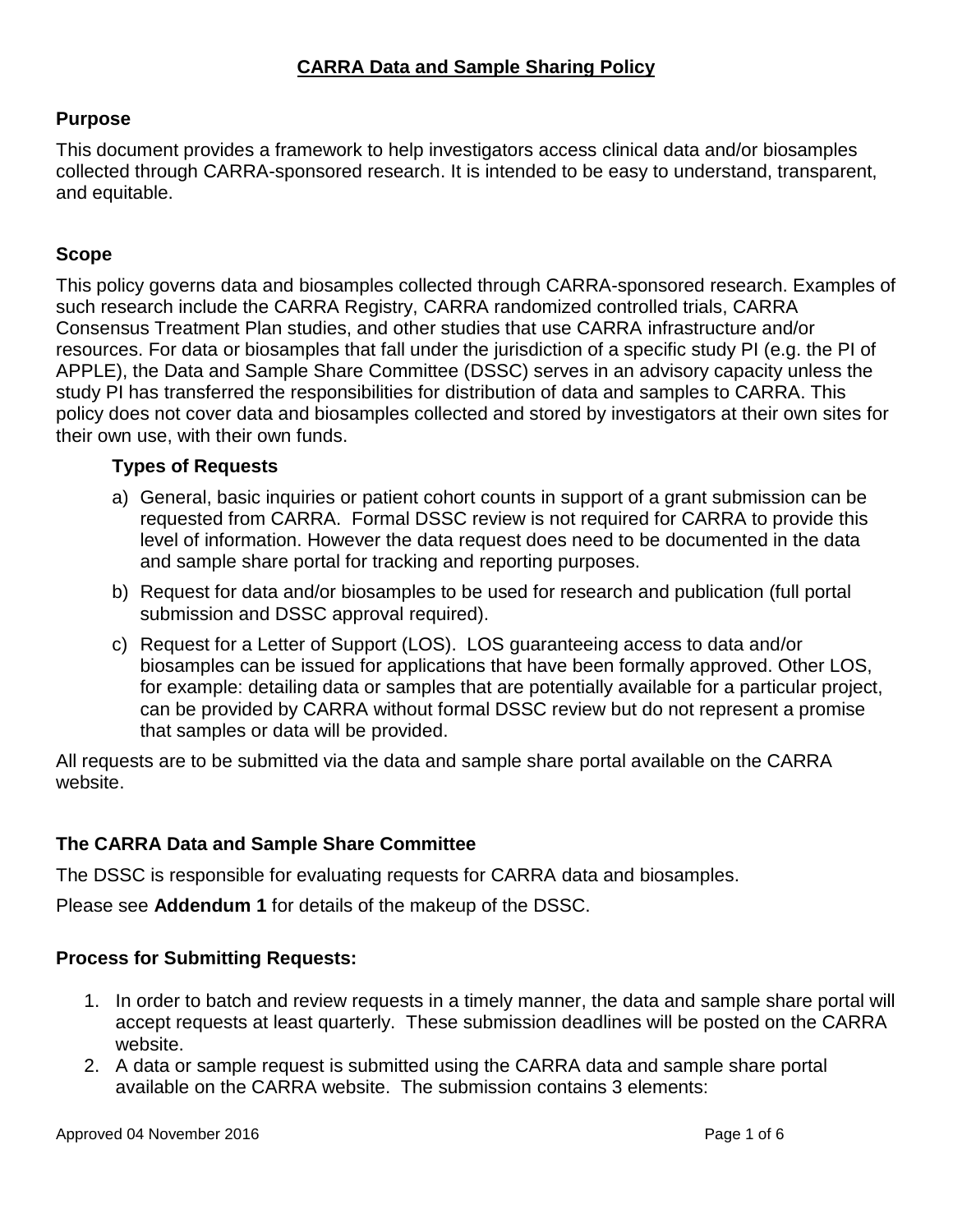- a. An Application (PI contact info and proposal details that also includes the data fields being requested based on the study's most recent case report forms (CRFs)) and/or samples being requested. \*Please ensure that the submission specifically addresses study feasibility, including a sample size calculation and evidence that the investigator has appropriate resources and expertise to conduct the study proposed.
- b. NIH Biosketch for PI and major co-investigators (The process for submitting this document is available within the online application).
- c. Documentation of local IRB approval for the study, a waiver for the study, or a statement that IRB approval will be obtained (The process for submitting this information is available within the online application). Data and biosamples will not be released until the applicant provides confirmation of IRB approval or waiver. If IRB approval is not obtained within 6 months of the application approval, resubmission will be required.

#### **Process for Reviewing Requests:**

- 1. DSSC reviews should be completed within 4 weeks of each quarterly deadline.
- 2. A request to review a high priority proposal may be considered by the DSSC on a case-bycase basis.
- 3. Document collection, administrative review, and general management of the review process will be conducted by the CARRA Director of Research Operations, who serves in this capacity as a non-voting member of the DSSC.
- 4. If duplicate and/or overlapping applications are received, the DSSC may ask investigators to collaborate. If investigators are unable to collaborate, all proposals will be scored by the DSSC, with preference going to the best-scoring proposal.
- 5. Applications will be reviewed and scored based upon the 9-point NIH Peer Review and Scoring Process [\(http://grants.nih.gov/grants/peer\\_review\\_process.htm\)](http://grants.nih.gov/grants/peer_review_process.htm).
- 6. The DSSC will give particular consideration to the following applicants:
	- a. Investigators who have contributed to the specific collection to be accessed.
	- b. Investigators from sites with active Registry enrollment.
	- c. Early investigators (EI). For this purpose, EI is defined as anyone at a rank no higher than Assistant Professor who is still developing his or her investigative portfolio and does not yet have funding equivalent to an R01 or other substantial non-mentored investigator award. This includes projects in which an EI (including a fellow) will lead the project, even if the PI is more senior.
- 7. At least four DSSC members will review each request. These members will be selected based on relevant expertise and absence of conflicts. To ensure optimal use of CARRA data and biosamples, the DSSC may request clarification or revisions from the submitting PI, or solicit additional outside expertise. See addendum 1 for detailed information regarding the makeup of the DSSC.
- 8. The requestor will be notified by email of the decision of the DSSC.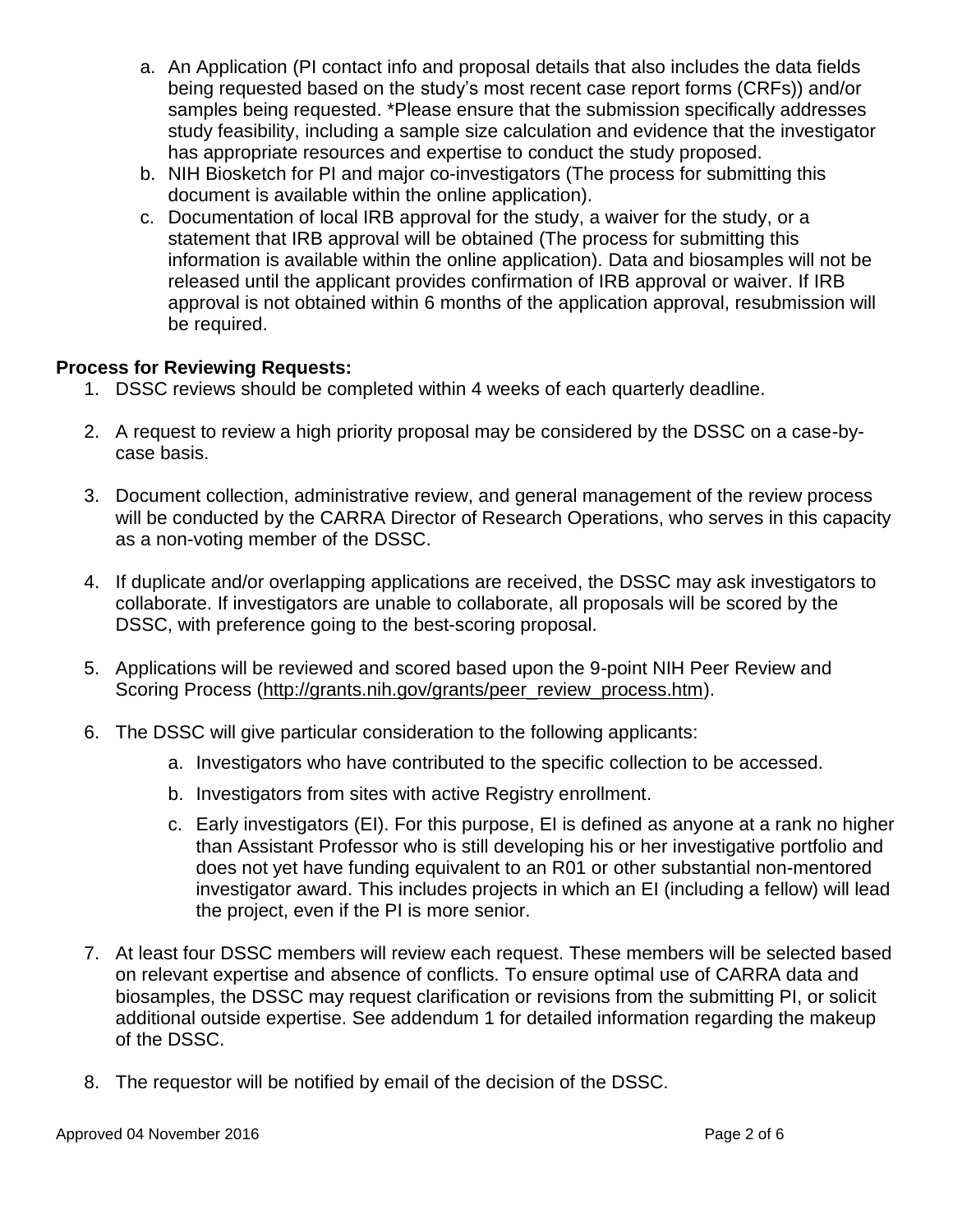- A. For requests that are approved:
	- 1. Data Requests:
		- a. The DSSC Administrative Lead notifies the CARRA Data Warehouse Administrator (DWA) and shares the proposal with them.
		- b. The requestor is responsible for making contact with the DWA to ensure the dataset contains the appropriate fields.
		- c. Once the release conditions are met (below), the DWA provides the dataset in the format agreed upon with the requestor
	- 2. Biosample Requests:
		- a. The DSSC notifies the appropriate biosample holder and shares the proposal with them.
		- b. The requestor is responsible for making contact with the biosample holder to ensure the appropriate biosamples are provided.
		- c. Once the release conditions are met (below), the biosample holder ships the biosamples to the requestor.
- B. For requests that are not approved:
	- 1. The DSSC will provide the requestor with the rationale for why the request was denied.
	- 2. In the event that the requestor disagrees with the decision of the DSSC, he or she may appeal to the CARRA Executive Committee.
- 9. Applications from non-CARRA members may be considered, including those from commercial entities. However, prior to final approval, these applications will require additional review from the CARRA Executive Committee and legal counsel.

#### **Release Conditions:**

- 1. Research conducted with CARRA data and samples must comply with all applicable laws and ethical principles, as well as CARRA and institutional requirements. These include Health Insurance Portability and Accountability Act (HIPAA) regulations and CARRA policies on ethics and conflict of interest. The principal investigator requesting samples is responsible for compliance. [\(http://sourcebook.od.nih.gov/ethic-conduct/ethical-conduct-toc.htm\)](http://sourcebook.od.nih.gov/ethic-conduct/ethical-conduct-toc.htm)
- 2. To facilitate transparency, the name of the PI and the title of approved projects will be posted on the CARRA website.
- 3. Data and samples will not be provided until IRB approval or an appropriate waiver is provided to CARRA. If IRB approval was required, documentation of continued IRB approval must be submitted annually until the project is completed.
- 4. Data and sample transfer must be accomplished under cover of appropriate Data Use Agreements and/or Materials Transfer Agreements.
- 5. The PI must propose a plan that appropriately recognizes the contributions of others, as part of the application which subscribes to the CARRA publication guidelines (see [www.carragroup.org](http://www.carragroup.org/) for more info). DSSC approval of an authorship plan does not prejudice the decision of the CARRA Publications Committee to render the final CARRA decision in this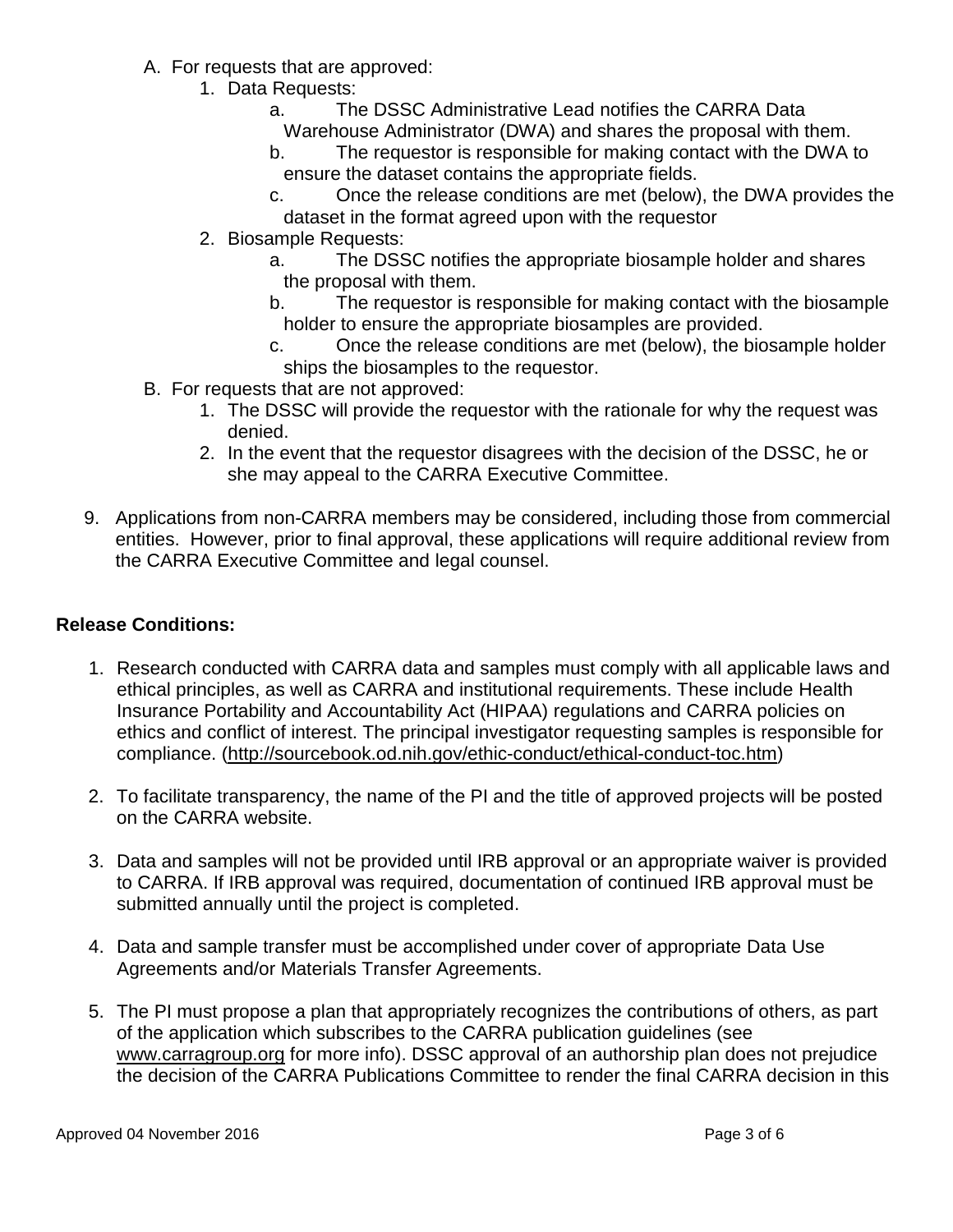matter. Investigators are encouraged to direct questions to the Publications Committee Chair in advance of submission.

- 6. Recipients of CARRA data and samples agree to provide primary data derived from these samples to CARRA if so requested by the CARRA Executive Committee. Investigators must provide reasonable access to such datasets to other CARRA investigators. The DSSC will adjudicate requests in a manner consistent with the protection of the interests of all parties.
- 7. Progress reports are due biannually in March and September of each year until the work is published or concluded. These updates should be titled: "DSSC Brief Update" in the email subject line and sent to [research@carragroup.org](mailto:research@carragroup.org) and may include abstracts, manuscripts, presentations, or other evidence that the project is on track. The DSSC will review these progress reports for adherence to project scope and timeline. If progress is not occurring, then the DSSC will arrange a conference call with the PI to discuss how to improve study progress.
- 8. Investigators agree to use the data and samples only for the approved research project. If investigators require more data/biosamples and/or have changed the study focus/question, a new application or an addendum (flexible format at the discretion of the PI) must be submitted. The purpose of this policy is to protect other approved investigators.
- 9. Investigators are responsible for costs associated with aliquoting and shipping samples. If a complex clinical data set is required, a fee may be charged to offset these costs.
- 10.All resulting publications, including abstracts and manuscripts, must be reviewed by the CARRA Publications Committee prior to submission. Publications must credit CARRA and other relevant sponsors as determined by the CARRA Publications Committee, and for data or samples resulting from the CARRA Registry, the CARRA Registry Investigators and coordinators. Copies of published work must be sent to [research@carragroup.org.](mailto:research@carragroup.org) Investigators are responsible for the costs of publication.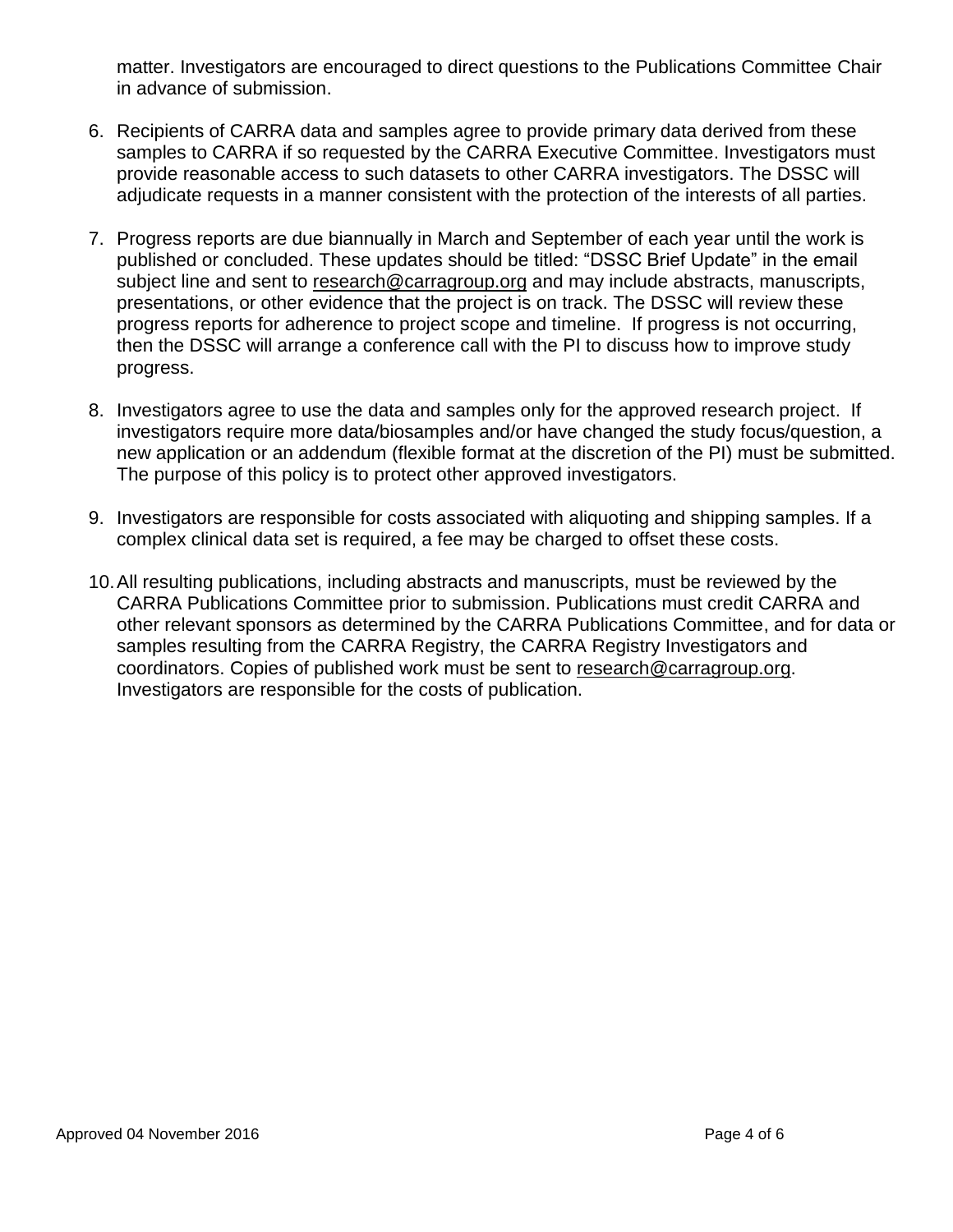## **Addendum 1: The CARRA Data and Sample Share Committee**

- The CARRA Data and Sample Share Committee (DSSC) has two Co-Chairs: the CARRA Registry Scientific Director and the TRTC Vice Chair.
- The DSSC reports to the CARRA Executive Committee
- At least 4 DSSC voting members will be assigned to review each request. The DSSC will be composed of the following voting members:
	- $\circ$  The CARRA Registry Scientific Director (Serves as DSSC Chair for data requests)
	- o One member from the Translational Research and Technology Committee (TRTC) leadership (Vice Chair) with translational, biosample and basic science expertise (Serves as DSSC Chair for sample requests)
	- $\circ$  At least one member from the relevant CARRA disease-specific research committee (JIA, SLE etc.) of which the request pertains to. This reviewer (appointed by DSSC Co-Chairs) will be agreed upon by the Chair and/or Vice Chair of each disease-specific committee and will have:
		- **F** relevant subject matter and clinical expertise,
		- awareness of the relevancy of the request,
		- **EXE** knowledge if the research request is redundant
	- o The CARRA Data Warehouse Administrator (DWA)
- One member from CARRA Inc. will serve as the administrative lead for all submitted requests (No voting privileges).
- If any DSSC reviewer is in conflict or otherwise unavailable, an *ad hoc* member will be appointed by the DSSC Co-Chairs.
- If all members are in conflict, then the Executive Committee will review the submission or will appoint suitable replacements.
- The DSSC will periodically review progress reports which will be provided by the administrative lead.
- Three of the four DSSC voting members are required as a quorum to review a request. These members will be selected based on relevant expertise and absence of conflicts. DSSC decisions are taken by simple majority vote among the reviewers. If the vote was not unanimous, the DSSC administrative lead will follow-up with the 4th reviewer not present to obtain their vote. If there is a tie vote, the final decision will be made by the CARRA Executive Committee. It is expected that most DSSC reviews will occur using an online web-based platform where each member can approve, reject or request additional information pertaining to the request. The reviewers may also convene small groups via email or conference call if needed.
- The DSSC Co-Chairs are responsible for determining the review and evaluation criteria for data and sample share requests. These criteria are to be reviewed annually and will be updated as needed.